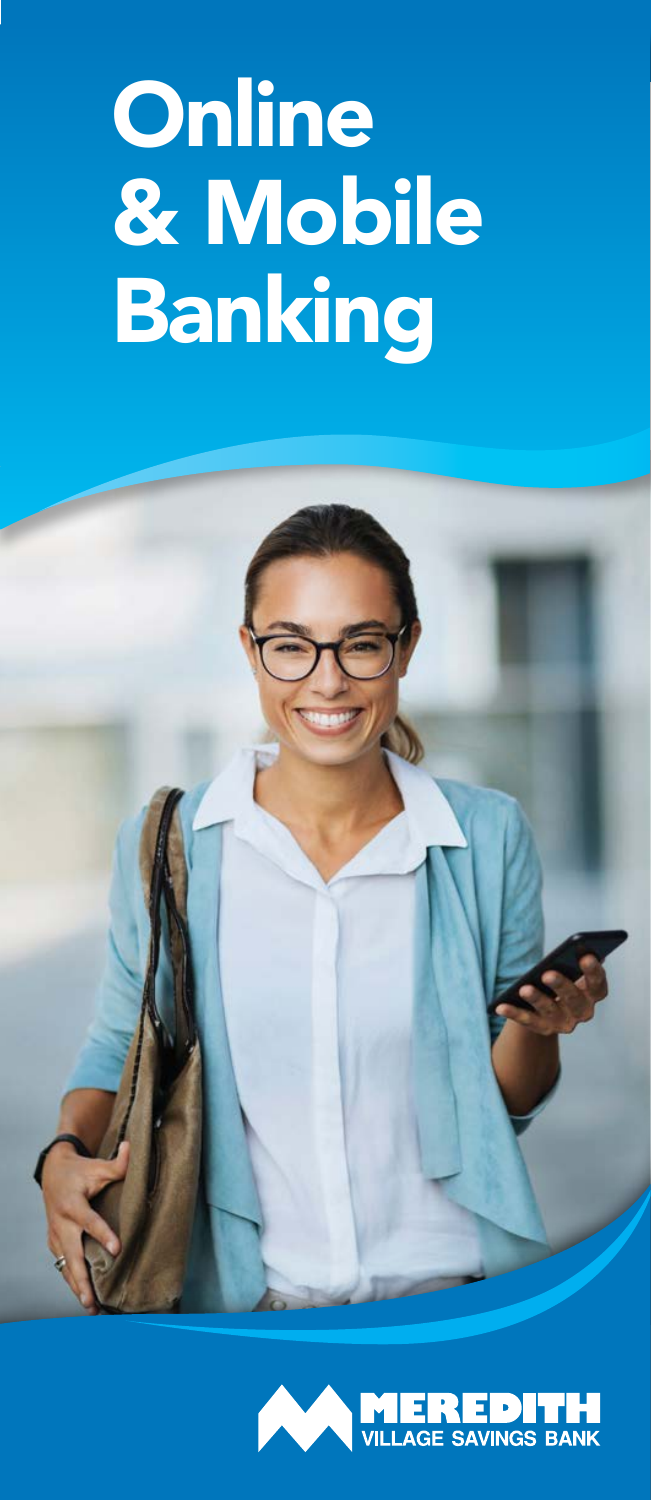

# Life is mobile. So is your bank.

Regular business hours are so yesterday. Bank the way that is most convenient for you, any time!

## Online and Mobile Banking

With MVSB's online and mobile banking services, you can conduct your banking from almost anywhere!

- View your account balances and transactions
- View your accounts with MVSB and with other financial institutions all in one place
- Easily transfer money between your accounts with us, to other MVSB customers and even to your accounts at other financial institutions
- Download and print your account records
- Place stop payments
- Set up and view alerts
- Pay your bills
- Send money to anyone you know with Person to Person Pay
- Make deposits from the MVSB mobile app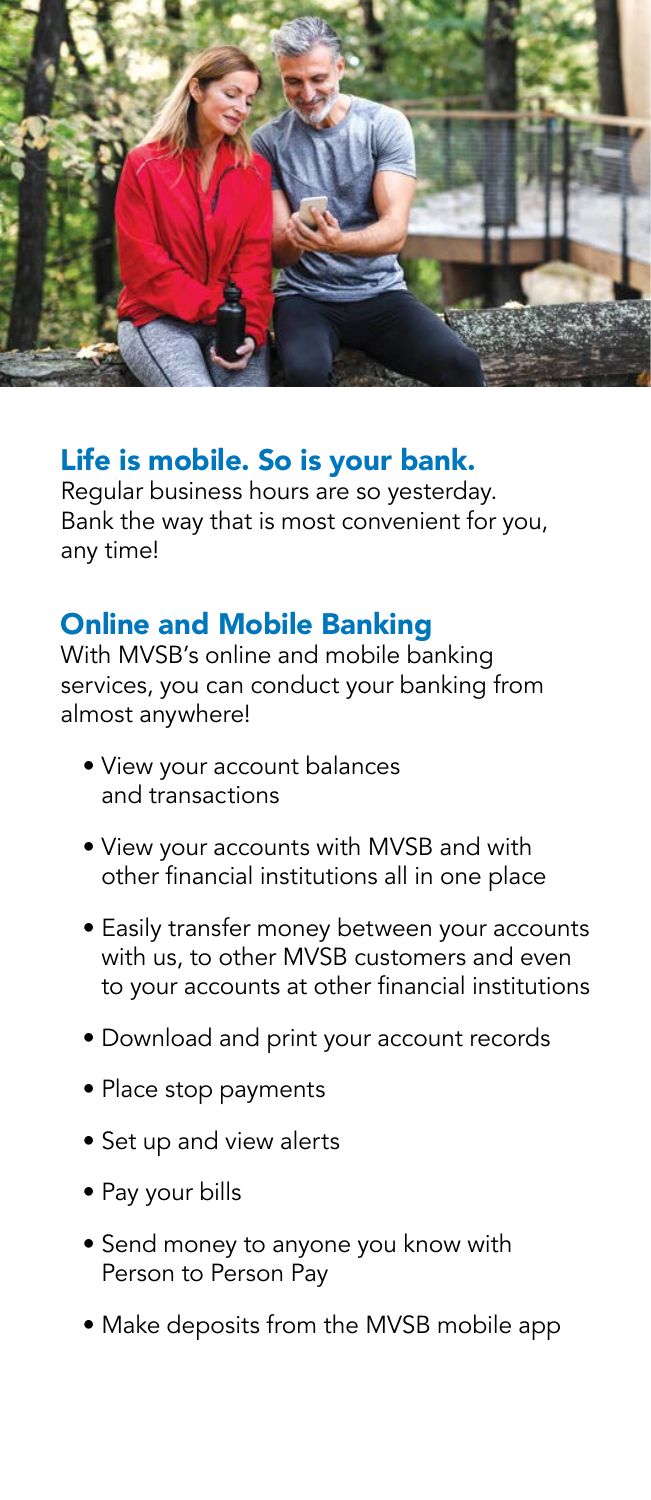### Mobile Deposit

Making deposits to your accounts is a real snap! With mobile deposit, depositing checks is as easy as taking a photo on your mobile device.

#### eStatements

Choose to receive your statements electronically instead of through the mail. Click or tap Statement Delivery in the Services menu to get started.

#### Bill Pay

Save a check and a stamp – pay your bills online! Click or tap Bill Pay in the Transactions menu to enroll.

#### Finance Tools

Link your accounts at other financial institutions to your MVSB online banking so you can see your full financial picture. Our financial management tools will automatically integrate your transactions to help you better analyze your spending, assets and debt.

#### Additional Business Services

We also offer a suite of cash management services to help meet the needs of your business, including: ACH and wire processing, direct deposit, accounts payable and receivable, EFTPS tax payments, payment collections, remote deposit and positive pay. And you can even give your employees access to perform some or all of these functions.

To learn more about these services or to sign up, please contact our Business Team.

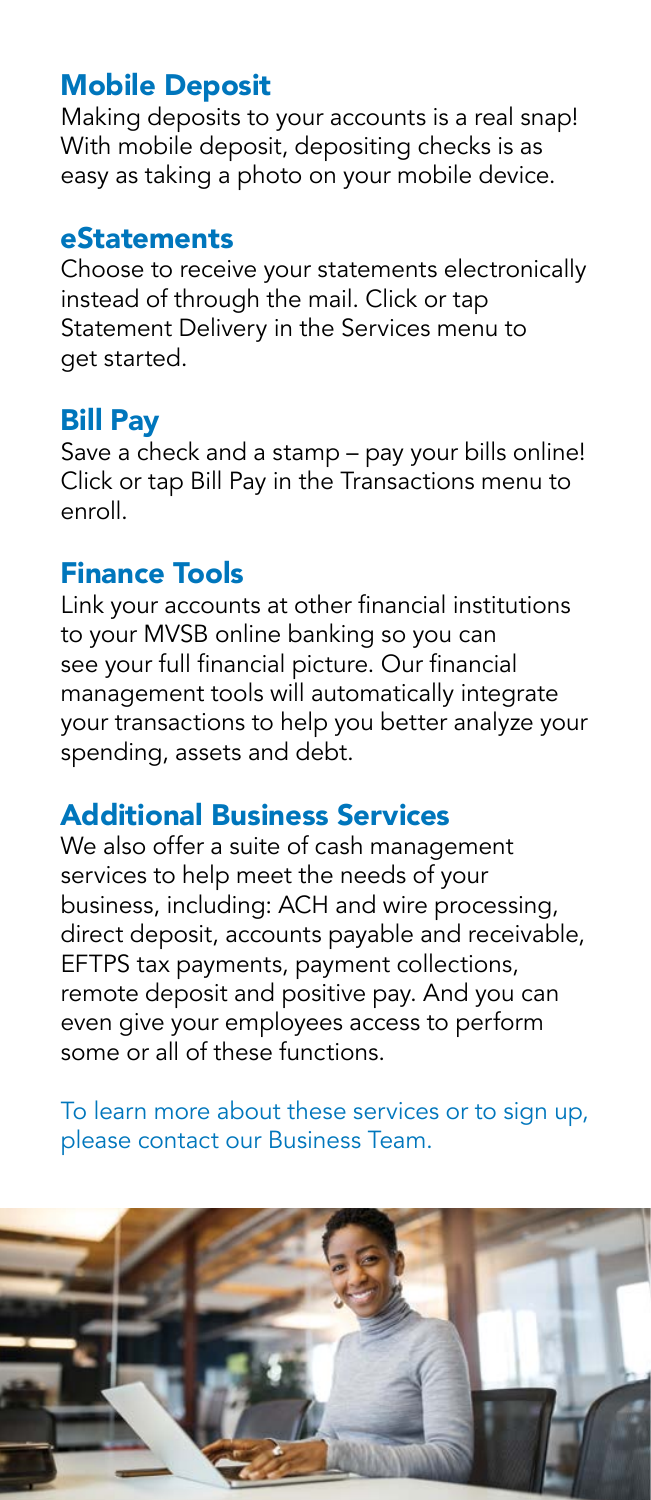# Keep Us Up to Date

Our goal is to keep your accounts safe from fraud without inconveniencing you. In order to meet this goal, please:

1. Keep your contact information up to date so that we can reach you quickly to verify unusual activity. Verify and update your contact information within the Services menu on online and mobile banking, or call or visit a branch for assistance.

 2. Let us know when you will be travelling out of the area. This helps ensure our fraud monitoring systems aren't surprised by sudden changes in your account use. Notify us of your travel plans by sending a secure message using the Messages feature in online banking, or call or visit a branch for assistance.

# Stay Safe While Banking Online

We employ robust monitoring tools and security protocols to help keep your personal and financial information safe while you bank with us online and from your mobile device, but your cooperation is also imperative. Please:

- Choose a unique and complex password and change your password regularly
- Only log in from secure, private networks
- Always download the latest updates for your operating system, browser and any software you use
- Use a current and reputable anti-virus and firewall
- Don't visit sites or click on links or pop-ups unless you are confident they are legitimate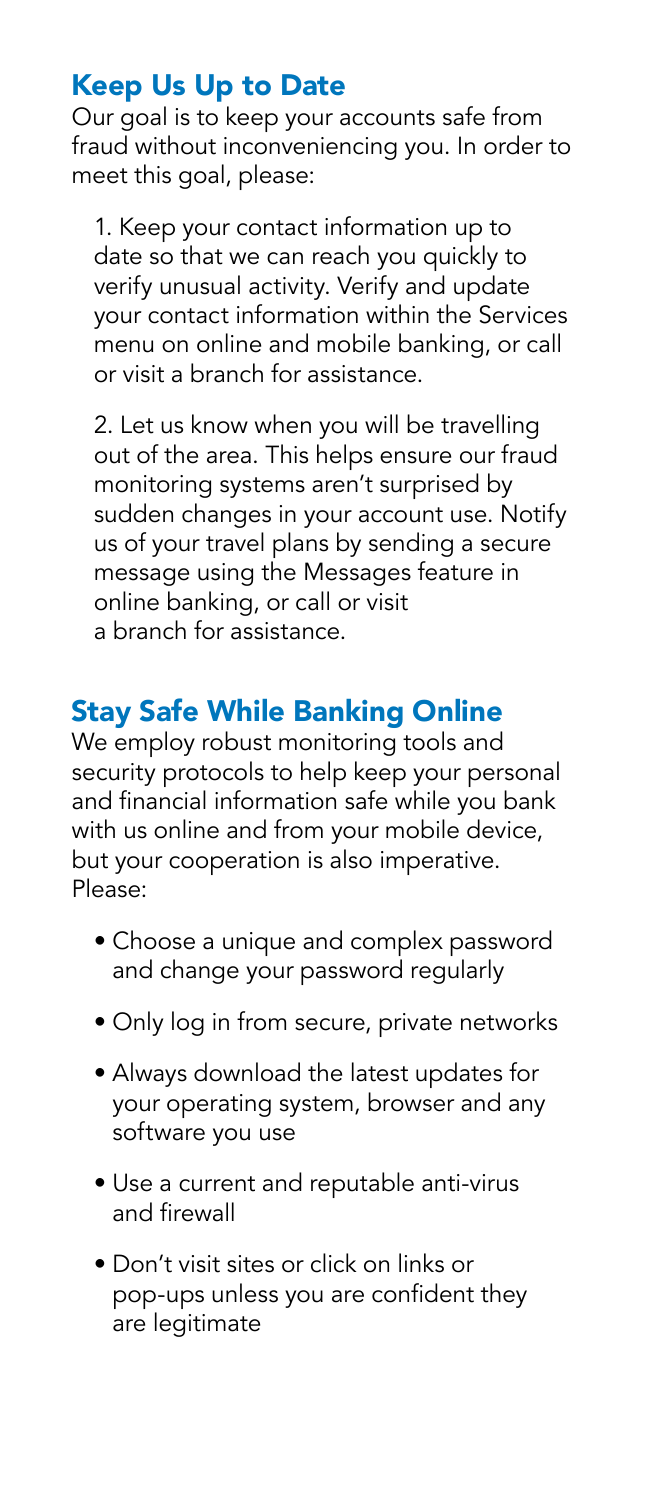# Enrolling is Easy To enroll online:

- 1. Visit mvsb.com
- 2. Click or tap *Sign Up for Online Banking*
- 3. Follow the prompts to complete the enrollment form

# To enroll from your mobile device:

- 1. Download the MVSB mobile app from the app store
- 2. Tap *Enroll Now*
- 3. Follow the prompts to complete the enrollment form

# We're Here to Help

We want you to get the most out of banking with us. You'll find video tutorials and guides for our online banking services online at mvsb.com/onlinebanking. If you have any trouble getting started or if you'd like personal assistance, stop by or give us a call at 800.922.6872.